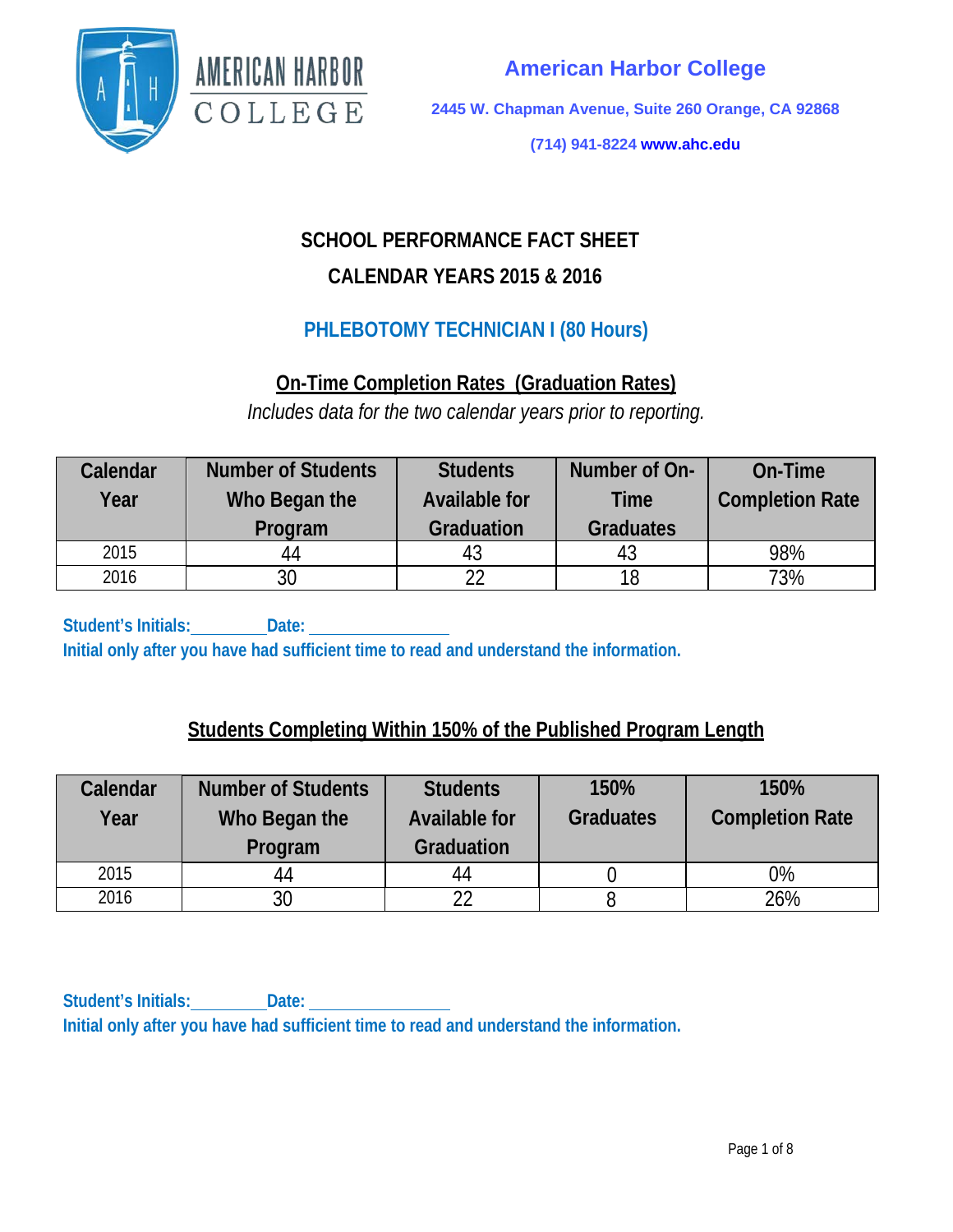

**(714) 941-8224 [www.ahc.edu](http://www.ahc.edu/)**

## **Job Placement Rates** *(includes data for the two calendar years prior to reporting)*

| Calendar | Number of       | Number of        | <b>Graduates</b>     | <b>Graduates</b> | <b>Placement Rate %</b> |
|----------|-----------------|------------------|----------------------|------------------|-------------------------|
| Year     | <b>Students</b> | <b>Graduates</b> | <b>Available for</b> | Employed in the  | Employed in the         |
|          | Who             |                  | Employment           | <b>Field</b>     | <b>Field</b>            |
|          | Began           |                  |                      |                  |                         |
|          | Program         |                  |                      |                  |                         |
| 2015     | 44              | 43               | 32                   | 23               | 72%                     |
| 2016     | 30              | 22               | 14                   | 13               | 98%                     |

You may obtain from the institution a list of the employment positions determined to be in the field for which a student received education and training. To obtain this list, please ask an Admission Officer

## **Gainfully Employed Categories** *(includes data for the two calendar years prior to reporting)*

Because of the change in the Bureau's reporting requirements, which became effective on July 14, 2016, this institution was not required to collect the data for its 2015 and prior graduates.

### **Part-Time vs. Full-Time Employment**

| <b>Calendar Year</b> |                 | Graduate Employed   Graduates Employed in the  | <b>Total Graduates</b> |  |
|----------------------|-----------------|------------------------------------------------|------------------------|--|
|                      | in the Field    | Field at Least 30 Hours Per<br>Employed in the |                        |  |
|                      | 20-29 Hours Per | Week                                           | <b>Field</b>           |  |
|                      | Week            |                                                |                        |  |
| 2015                 | n/a             | n/a                                            | n/a                    |  |
| 2016                 |                 |                                                | 14                     |  |

### **Single Position vs. Concurrent Aggregated Position**

| <b>Calendar Year</b> | <b>Graduates</b>  | <b>Graduates Employed in the</b> | <b>Total Graduates</b> |  |
|----------------------|-------------------|----------------------------------|------------------------|--|
|                      | Employed in the   | <b>Field in Concurrent</b>       |                        |  |
|                      | Field in a Single | <b>Aggregated Positions</b>      | <b>Field</b>           |  |
|                      | <b>Position</b>   |                                  |                        |  |
| 2015                 | n/a               | n/a                              | n/a                    |  |
| 2016                 | 14                | N/A                              |                        |  |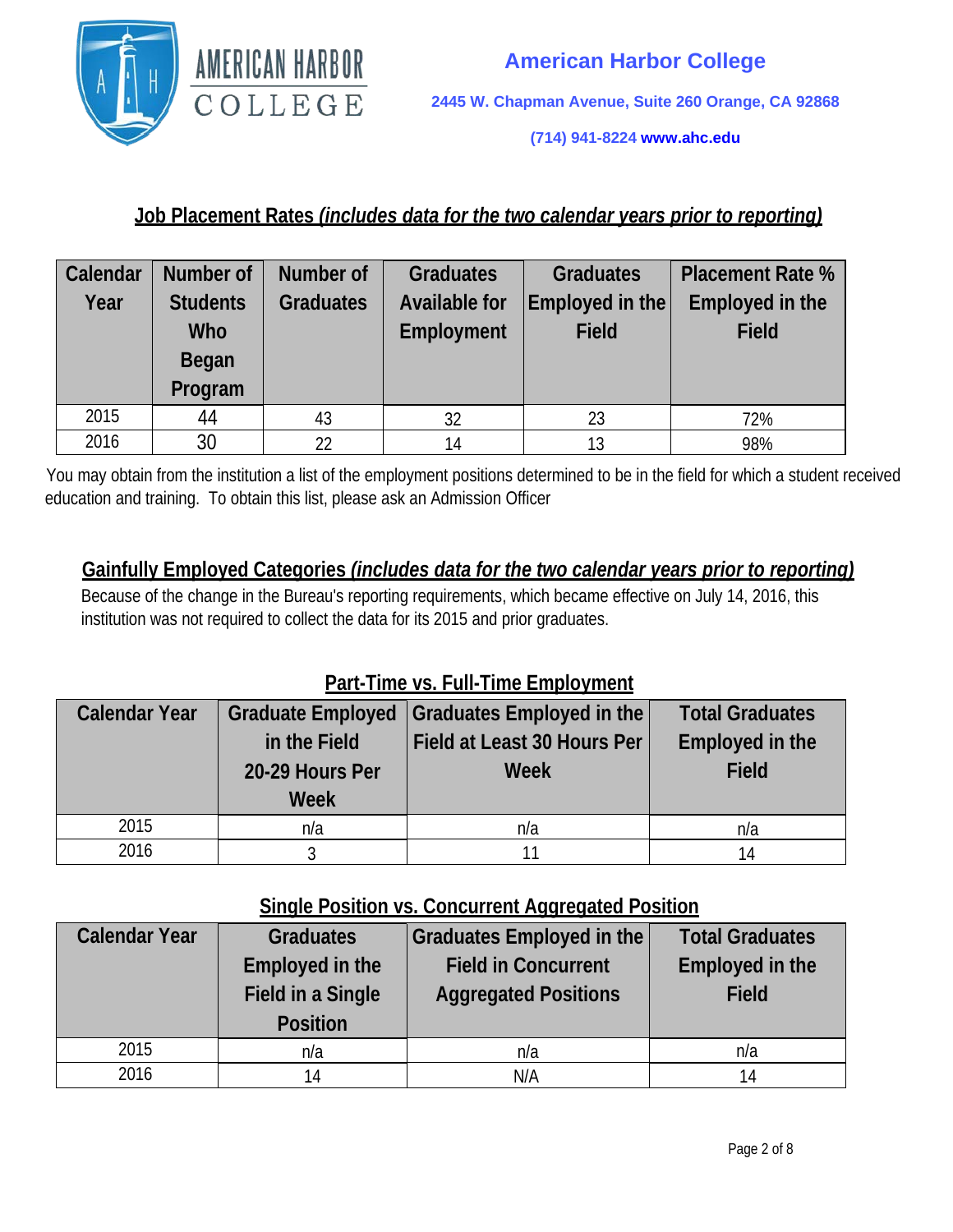

**(714) 941-8224 [www.ahc.edu](http://www.ahc.edu/)**

## **Self-Employed / Freelance Positions**

Because of the change in the Bureau's reporting requirements, which became effective on July 14, 2016, this institution was not required to collect the data for its 2015 and prior graduates.

| <b>Calendar Year</b> | <b>Graduates Employed who are Self-</b><br><b>Employed or Working Freelance</b> | <b>Total Graduates</b><br><b>Employed in the Field</b> |
|----------------------|---------------------------------------------------------------------------------|--------------------------------------------------------|
| 2015                 |                                                                                 |                                                        |
| 2016                 |                                                                                 |                                                        |

#### **Institutional Employment**

Because of the change in the Bureau's reporting requirements, which became effective on July 14, 2016, this institution was not required to collect the data for its 2015 and prior graduates.

| <b>Calendar Year</b> | Graduates Employed in the Field who are<br><b>Employed by the Institution, an Employer</b><br>Owned by the Institution, or an Employer<br>who Shares Ownership with the<br>Institution. | <b>Total Graduates</b><br>Employed in the Field |
|----------------------|-----------------------------------------------------------------------------------------------------------------------------------------------------------------------------------------|-------------------------------------------------|
| 2015                 |                                                                                                                                                                                         |                                                 |
| 2016                 |                                                                                                                                                                                         |                                                 |

Student's Initials: **Date:** Date: **Initial only after you have had sufficient time to read and understand the information.**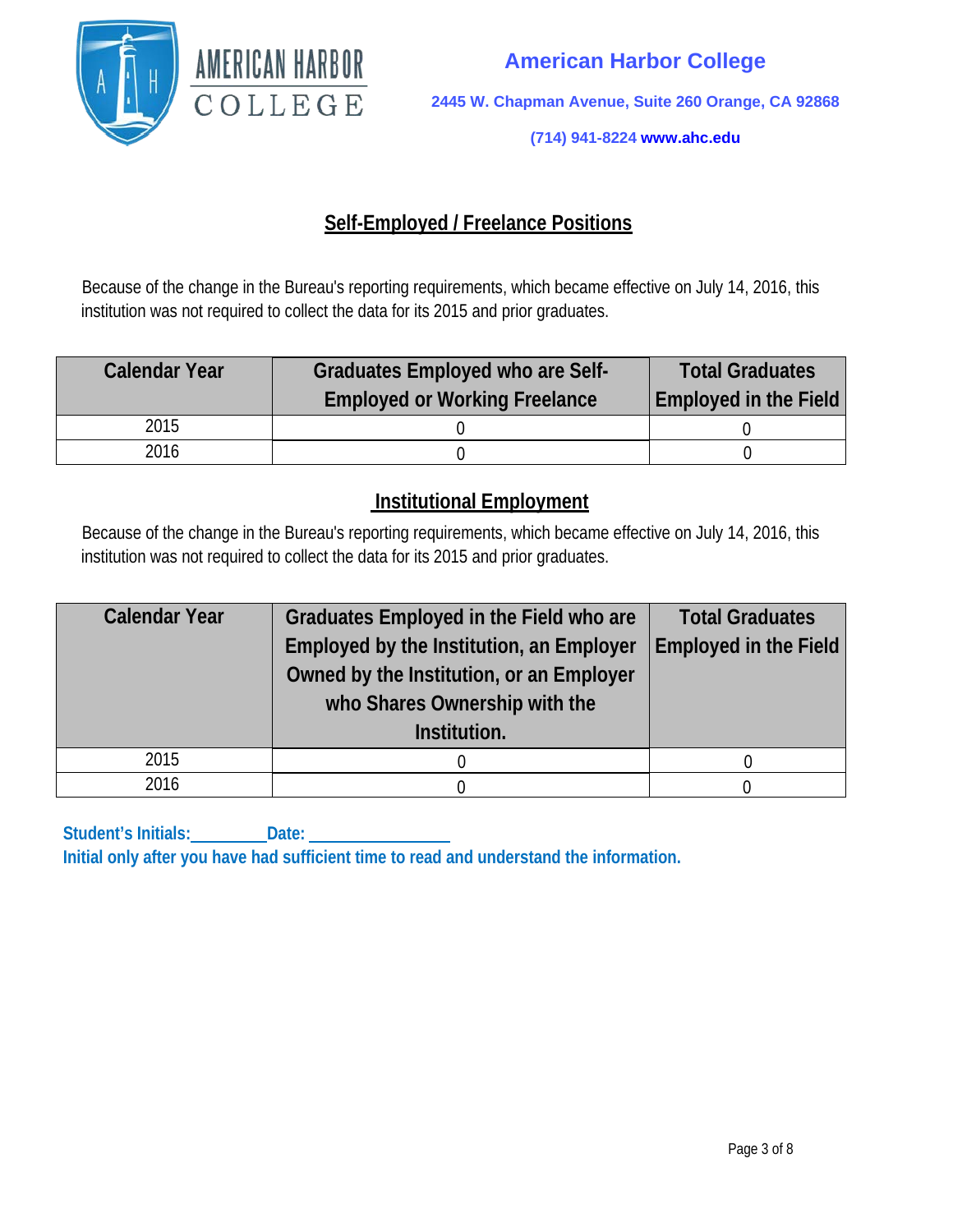

**(714) 941-8224 [www.ahc.edu](http://www.ahc.edu/)**

## **License Examination Passage Rates (includes data for the two calendar years prior to reporting)**

| Calendar | Number of                                   | Number of                              | Number Who                               | <b>Number Who</b>                            | Passage |
|----------|---------------------------------------------|----------------------------------------|------------------------------------------|----------------------------------------------|---------|
| Year     | <b>Graduates in</b><br><b>Calendar Year</b> | <b>Graduates</b><br><b>Taking Exam</b> | <b>Passed First</b><br>Available<br>Exam | <b>Failed First</b><br><b>Available Exam</b> | Rate    |
| 2015     | 43                                          | 43                                     | 40                                       |                                              | 93%     |
| 2016     | 22                                          | 22                                     | 21                                       |                                              | 95%     |

Student's Initials: **Date:** Date: **Initial only after you have had sufficient time to read and understand the information**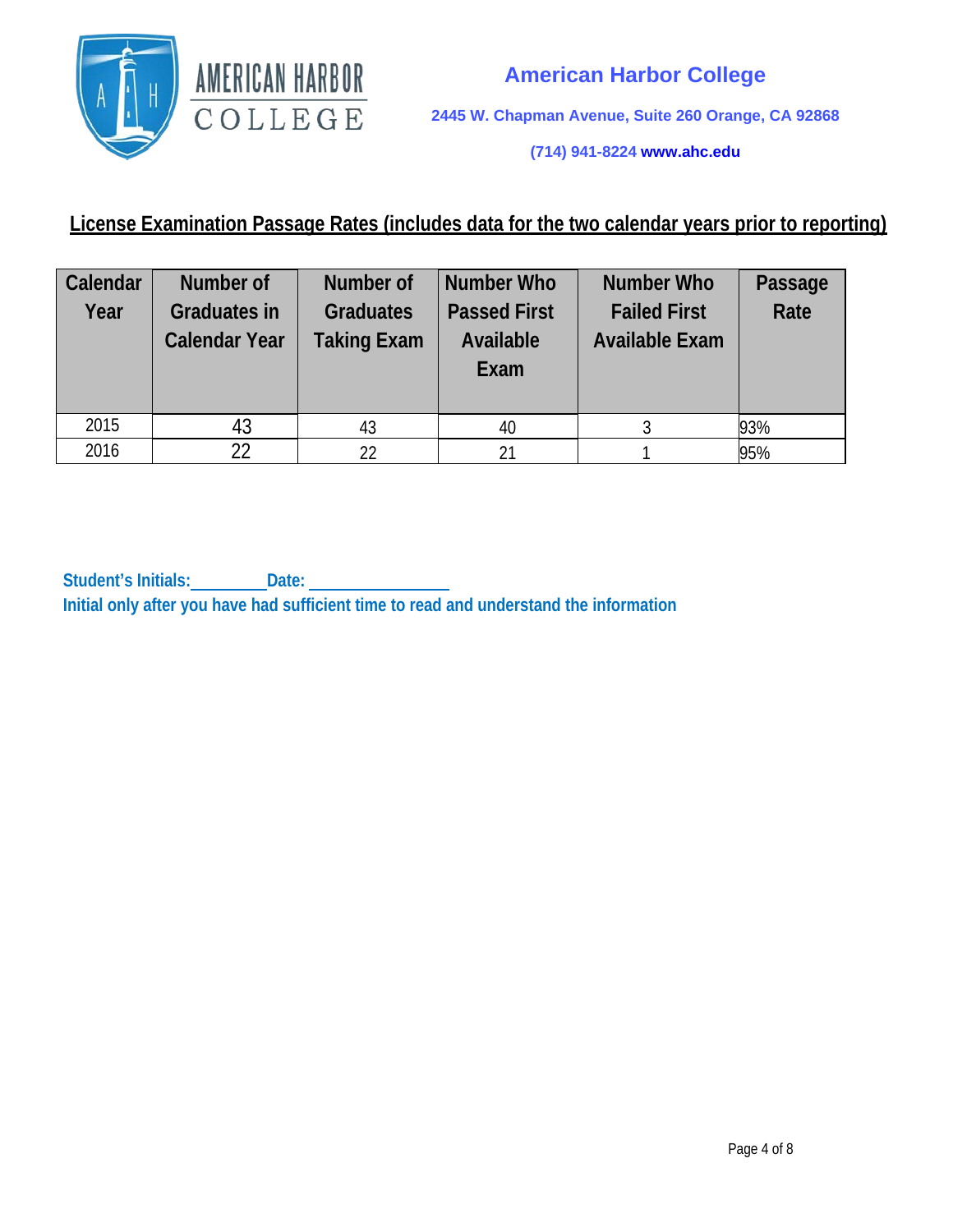

**(714) 941-8224 [www.ahc.edu](http://www.ahc.edu/)**

#### **Salary and Wage Information** *(includes data for the two calendar years prior to reporting)*

#### **Annual salary and wages reported for graduates employed in the field.**

Because of the change in the Bureau's reporting regulations, which became effective on July 14, 2016, this institution was not required to collect data for its 2015 and prior graduates

| Calendar | <b>Graduates</b>     | <b>Graduates</b>   |     | $ $20,001 $ \$35,001 |                           |     | \$40,001   \$45,001   No Salary |
|----------|----------------------|--------------------|-----|----------------------|---------------------------|-----|---------------------------------|
| Year     | <b>Available for</b> | <b>Employed in</b> |     |                      |                           |     | Information                     |
|          | Employment           | <b>Field</b>       |     | \$25,000 \$40,000    | $ $45,000$ $ $50,000$ $ $ |     | Reported                        |
| 2015     | n/a                  | n/a                | n/a | n/a                  | n/a                       | n/a | n/a                             |
| 2016     | n/a                  | n/a                | n/a | n/a                  | n/a                       | n/a | n/a                             |

To obtain a list of the objective sources of information used to substantiate the salary disclosures; please refer to the United States Department of Labor, Occupational Employment Statistics<https://www.bls.gov/oes/current/oes319011.htm>

**Student's Initials: Date: Initial only after you have had sufficient time to read and understand the information.**

## **Cost of Educational Program**

Total charges for the program for students completing on-time in 2016: \$1,435.

**Student's Initials: Date: Initial only after you have had sufficient time to read and understand the information.**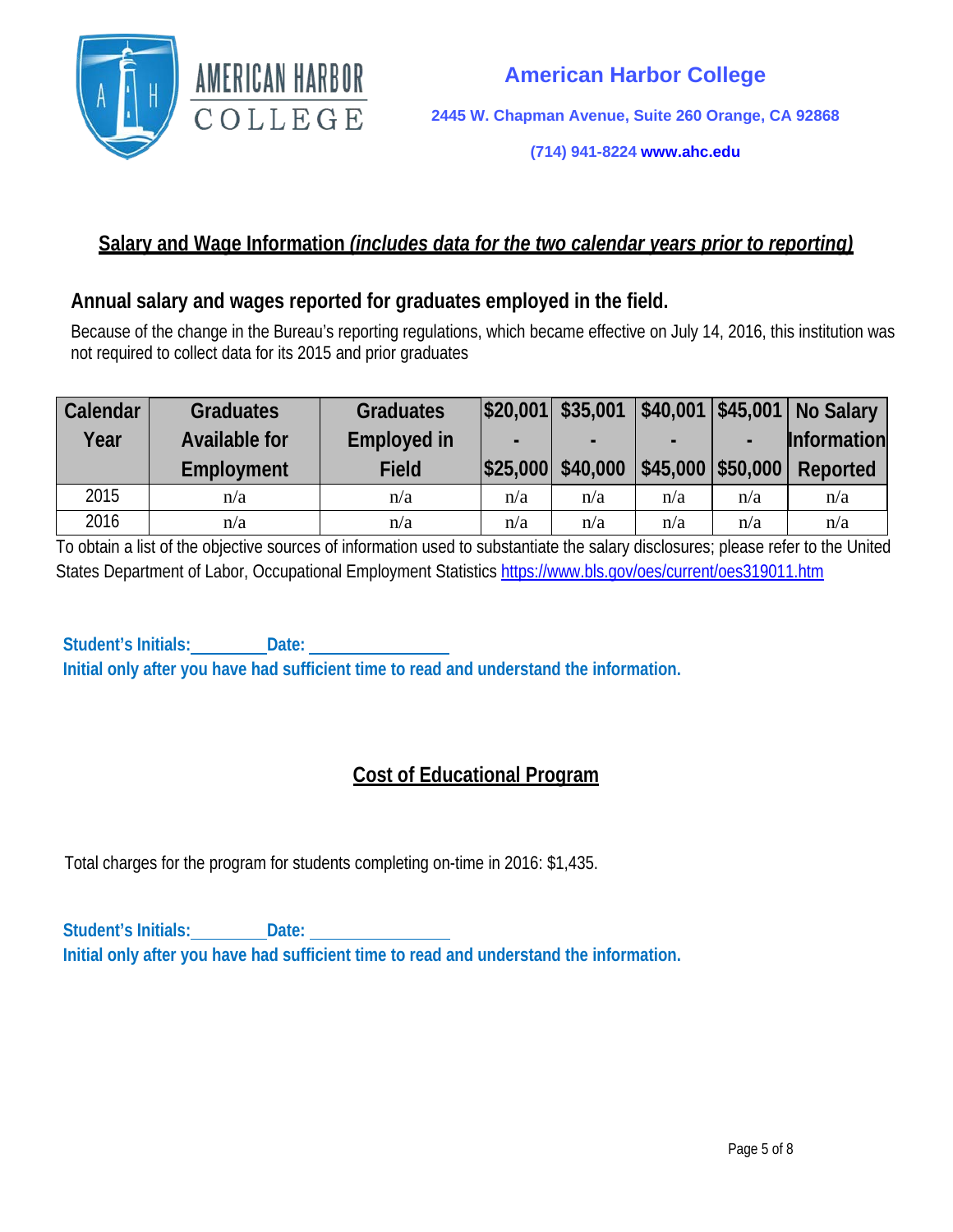

## **American Harbor College**

**2445 W. Chapman Avenue, Suite 260 Orange, CA 92868**

**(714) 941-8224 [www.ahc.edu](http://www.ahc.edu/)**

American Harbor College is eligible, but chooses not to participate in federal student aid programs. Therefore students who attend this institution do not have federal student loans.

**Student's Initials: Date: Initial only after you have had sufficient time to read and understand the information.**

This fact sheet is filed with the Bureau for Private Postsecondary Education. Regardless of any information you may have relating to completion rates, placement rates, starting salaries, or license exam passage rates, this fact sheet contains the information as calculated pursuant to state law.

Any questions a student may have regarding this fact sheet that have not been satisfactorily answered by the institution may be directed to the Bureau for Private Postsecondary Education at 2535 Capitol Oaks Drive, Suite 400, Sacramento, CA 95[833, www.bppe.ca.gov, t](http://www.bppe.ca.gov/)oll-free telephone number (888) 370-7589 or by fax (916) 263-1897.

Student Name - Print

Student Signature Date

School Official Date Date Date Date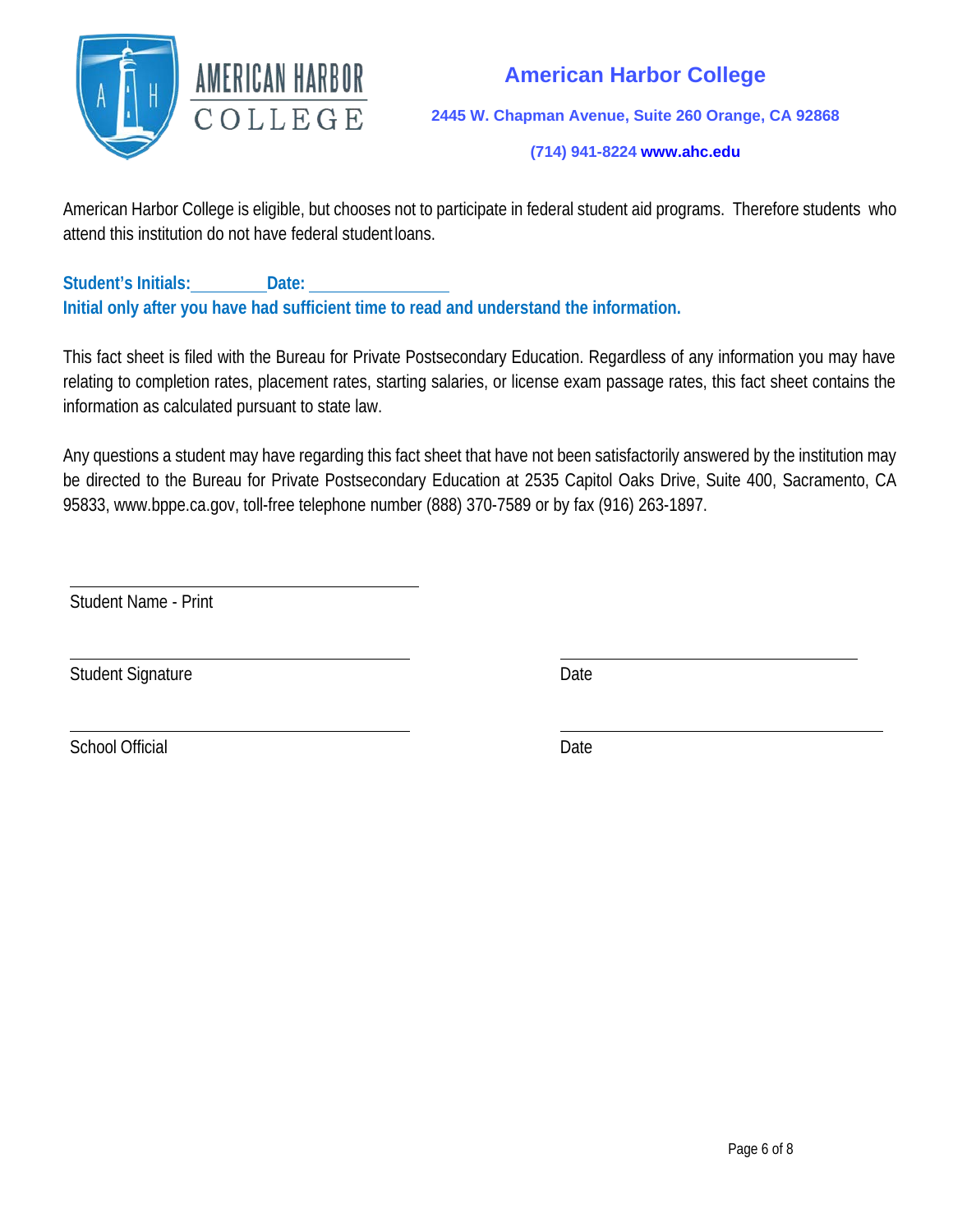

#### **(714) 941-8224 [www.ahc.edu](http://www.ahc.edu/)**

#### **Definitions**

- "Number of Students Who Began the Program" means the number of students who began a program who were scheduled to complete the program within 100% of the published program length within the reporting calendar year and excludes all students who cancelled during the cancellation period.
- "Students Available for Graduation" is the number of students who began the program minus the number of students who have died, been incarcerated, or been called to active military duty.
- "Number of On-time Graduates" is the number of students who completed the program within 100% of the published program length within the reporting calendar year.
- "On-time Completion Rate" is the number of on-time graduates divided by the number of students available for graduation.
- "150% Graduates" is the number of students who completed the program within 150% of the program length (includes on-time graduates).
- "150% Completion Rate" is the number of students who completed the program in the reported calendar year within 150% of the published program length, including on-time graduates, divided by the number of students available for graduation.
- "Graduates Available for Employment" means the number of graduates minus the number of graduates unavailable for employment.
- "Graduates Unavailable for Employment" means the graduates who, after graduation, die, become incarcerated, are called to active military duty, are international students that leave the United States or do not have a visa allowing employment in the United States, or are continuing their education in an accredited or bureau-approved postsecondary institution.
- "Graduates Employed in the Field" means graduates who beginning within six months after a student completes the applicable educational program are gainfully employed, whose employment has been reported, and for whom the institution has documented verification of employment. For occupations for which the state requires passing an examination, the six months period begins after the announcement of the examination results for the first examination available after a student completes an applicable educational program.
- "Placement Rate Employed in the Field" is calculated by dividing the number of graduates gainfully employed in the field by the number of graduates available foremployment.
- "Number of Graduates Taking Exam" is the number of graduates who took the first available exam in the reported calendar year.
- "First Available Exam Date" is the date for the first available exam after a student completed a program.
- "Passage Rate" is calculated by dividing the number of graduates who passed the exam by the number of graduates who took the reported licensing exam.
- "Number Who Passed First Available Exam" is the number of graduates who took and passed the first available licensing exam after completing the program.
- "Salary" is as reported by graduate or graduate'semployer.
- "No Salary Information Reported" is the number of graduates for whom, after making reasonable attempts, the school was not able to obtain salary information.